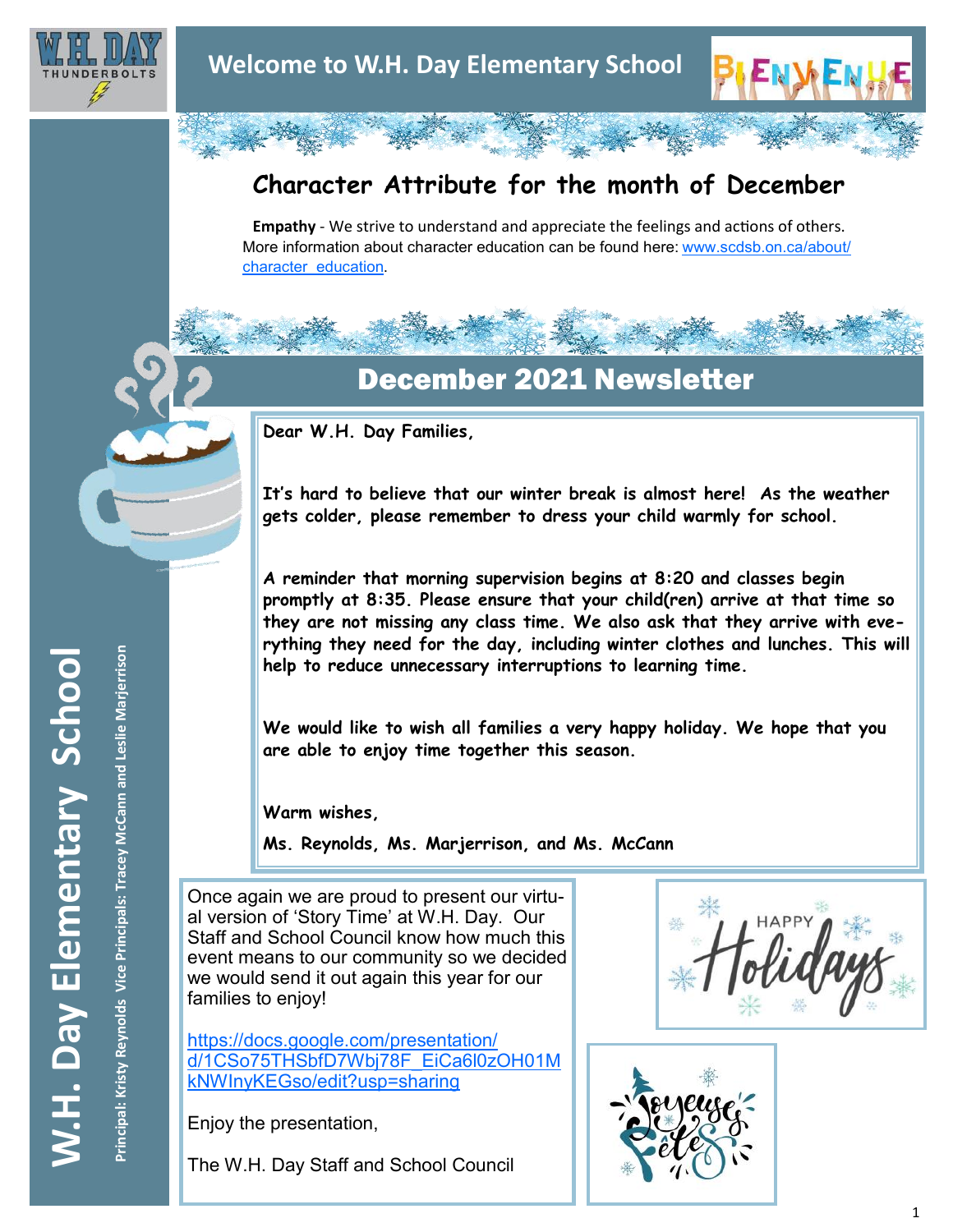**Standards of behaviour and consequences for student action related to racism, bias or hate** At the SCDSB, we are committed to maintaining safe, inviting and supportive school environments, and recognize that all students have the right to be safe, and feel safe, in our schools. With this right comes the responsibility to contribute to a positive school climate.

We want you to know that any incident of racism, bias or hate will not be tolerated. Any such incident is treated very seriously with immediate action and consequences in accordance with the requirements of the *Education Act*, and consistent with our values and obligations under the *Ontario Human Rights Code*.

Students who engage in acts of racism, bias or hate will face severe consequences as a result of their ac-tions. Please take a moment to review the [SCDSB Code of Conduct](https://scdsb.on.ca/elementary/safe_schools) with your child(ren). The Code of Conduct sets clear standards of behaviour and specifies consequences for student actions that do not comply with these standards.

We are dedicated to educating our students and staff about the injustice and impact of systemic racism. We continue to work with students, staff, parents/guardians and community partners to ensure that our schools are the safe places they are intended to be for all students.

## **Change of Learning Mode Requests (Elementary)**

As previously communicated to SCDSB families in May 2021, Simcoe County District School Board (SCDSB) elementary school families are being provided an additional opportunity to request a change in learning mode (In-Person or Learn@Home) for their child(ren), where available space exists for Term 2 (February 22 to June 30, 2022).

As you are aware, the Ministry of Education directed school boards to develop plans for the 2021-2022 school year that included both In-Person and Learn@Home options, as well as flexible and responsive options should the need arise for schools to pivot based on local public health conditions. Operating successful instructional programs for both In-Person and Learn@Home programs requires considerable coordination and planning, taking into account multiple factors such as existing enrolment, school composition, continuity of cohorts and collective agreements.

While it is expected that the vast majority of elementary students will remain in their existing learning mode for the remainder of the school year, the SCDSB recognizes that individual situations may have changed; therefore, SCDSB families will be provided with the opportunity to request a change to their child(ren)'s mode of learning effective February 2022, where available space exists.

Families requesting a change of learning mode from Learn@Home to In-Person learning are asked to contact their child(ren)'s home school directly prior to December 10, 2021, to discuss whether space is available to accommodate their request.

Families requesting a change of learning mode from In-Person to Learn@Home are asked to complete an online request form. The online form will be emailed to families on Monday December 6 and be available from Monday December 6 at 9 a.m. and close Friday December 10 at 4 p.m. It will also be available on the SCDSB's public website [\(www.scdsb.on.ca\).](http://www.scdsb.on.ca)

**The deadline to request a change of learning mode is December 10, 2021.**

**It is important to note, requests for a change of learning mode will only be accommodated where available space exists.**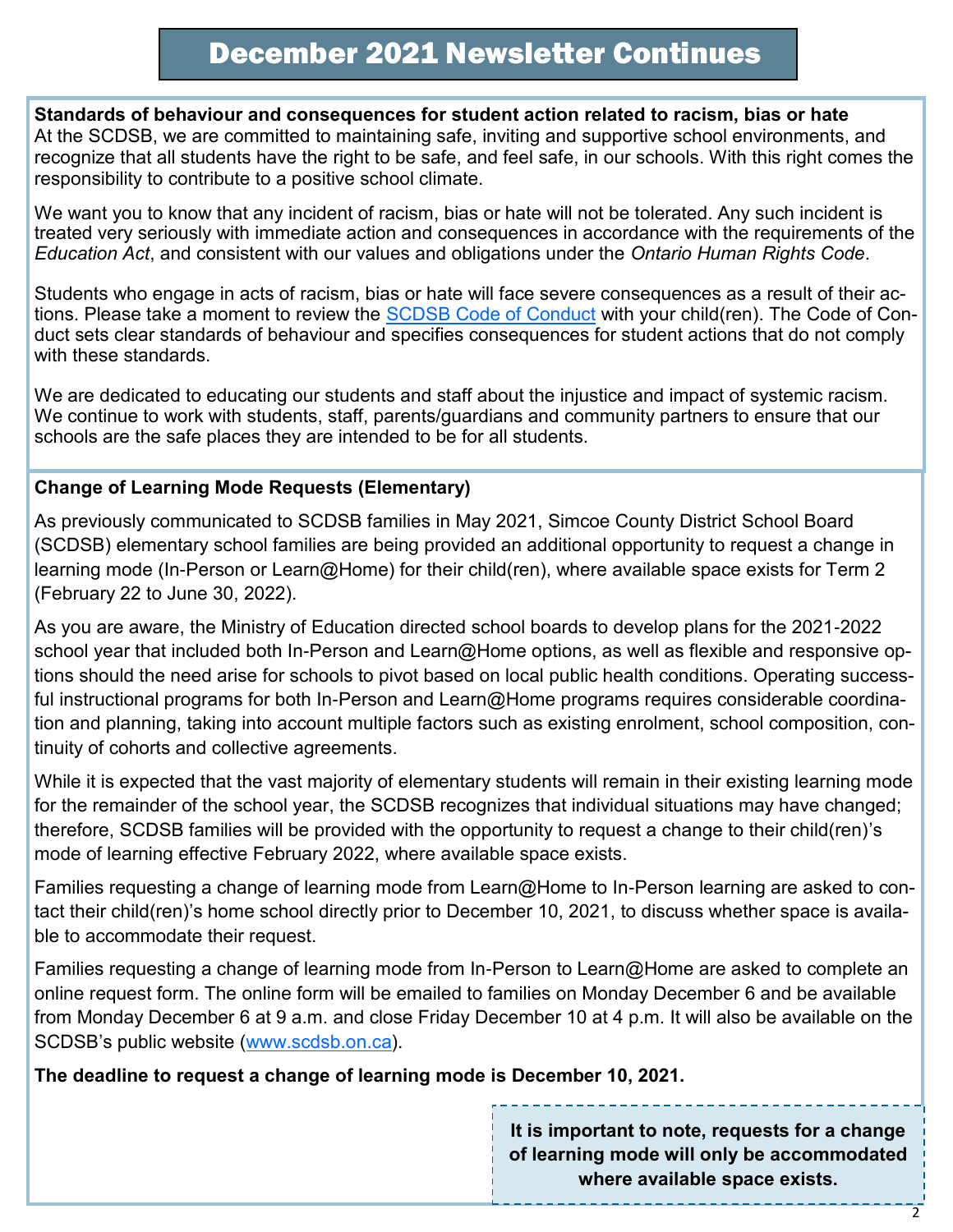## **Updates to the School Screening Tool for the 2021-22 school year - International travel**

Recently, the [COVID-19 school and child care screening tool](https://covid-19.ontario.ca/covid19-cms-assets/2021-10/COVID_screening_Student_Child%20CareV2rev_AODA.pdf) was updated to reflect the return to school requirements for students who are returning from international travel. Individuals who are unvaccinated and returning from international travel may not attend school or child care for 14 days upon their return. For further clarity, while unvaccinated children and those under the age of 12 are exempt from federal quarantine if they travelled with a fully vaccinated companion, they may not attend school or child care for 14 days upon their return. Individuals with all other quarantine exemptions (e.g. travelling for cross-border custody arrangements, travelling for medical treatment) may continue to attend school or child care.



#### **Considerations prior to travelling this winter**

Is your family is thinking of travelling this winter? Here are some things to consider before you make the arrangements:

1. Learn about travel advisories related to COVID-19 where you are headed, before leaving - [https://bit.ly/3Czlk5I](https://bit.ly/3ctaLqa)

2. Be sure you understand how the Quarantine Act applies to travelers arriving back in Canada - <https://bit.ly/3HAlOft>

Students who have travelled outside of Canada must self-isolate for 14 days if they do not qualify for a federal quarantine travel exemption. Your child's ability to return to school after travel outside of Canada will depend on whether or not they are fully vaccinated. If they are fully vaccinated, they may be exempt from federal quarantine. If they are not fully vaccinated, they are not to attend school/child care for 14 days, even if they traveled with a vaccinated companion. A reminder that all students must complete the [COVID-](https://covid-19.ontario.ca/school-screening/)[19 Screening Tool](https://covid-19.ontario.ca/school-screening/) before going to school each day. This includes questions related to travel and guidance for those who have travelled. More information can be found on the Government of Canada website: [https://bit.ly/3ctaLqa.](https://bit.ly/3ctaLqa)

*Information provided by the Simcoe Muskoka District Health Unit*

## **Daily COVID-19 self-assessment**

All students and staff are required to complete the daily COVID-19 selfassessment prior to entering SCDSB schools and buildings, using the provincial self-assessment tool. Students or staff with symptoms must stay home from school. To access the COVID-19 self-assessment tool, please visit [https://covid-19.ontario.ca/school-screening/.](https://covid-19.ontario.ca/school-screening/)

## Daily COVID-19 **Self-Screening Tools**





## **High school information events for Grade 8 students**

Is your child starting Grade 9 next year? High school information events will happen virtually this winter. Student leaders and staff at the school will give an overview of what's new and what to expect. Please visit your school's website for more information.

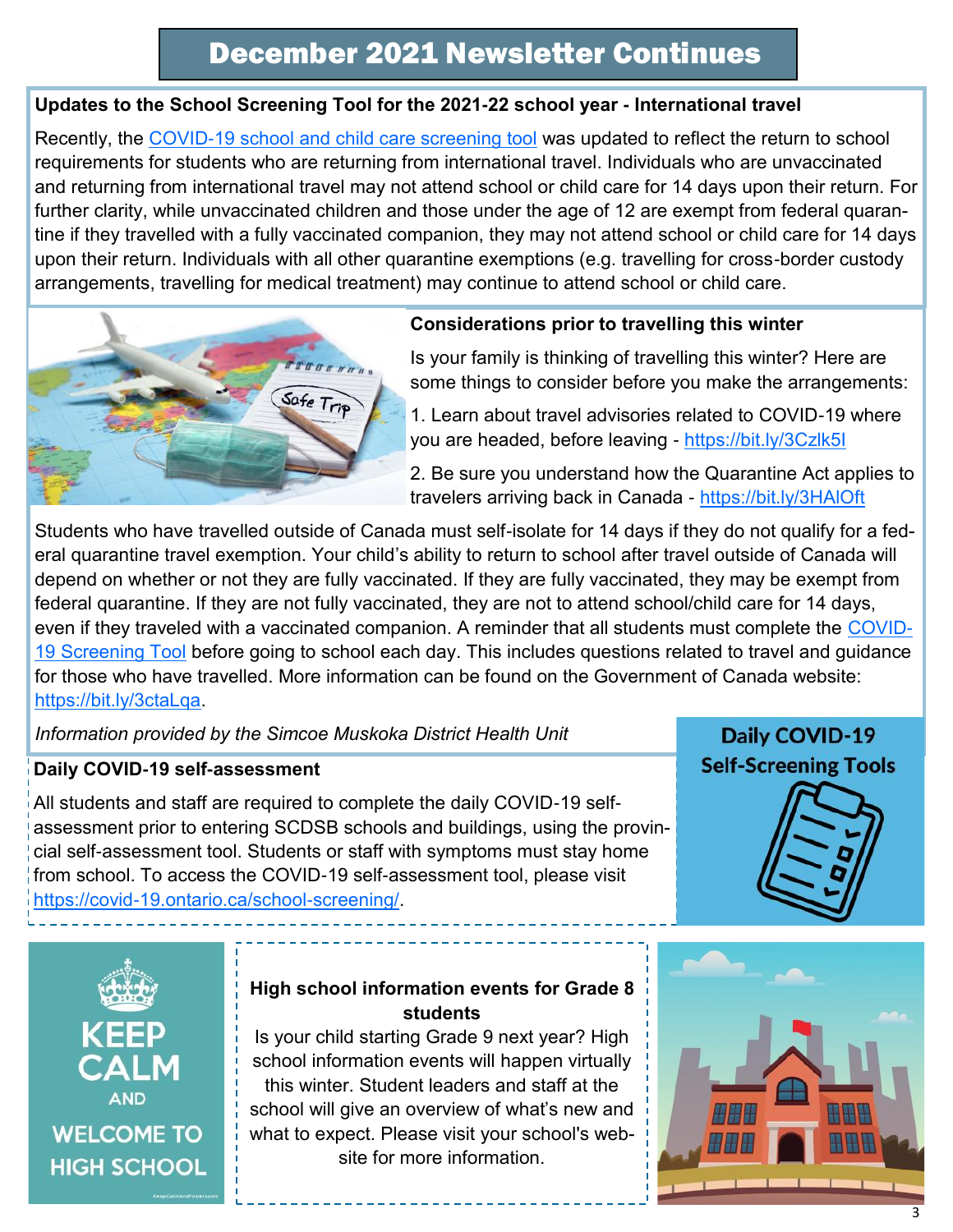

#### **Inclement weather and bus cancellation information reminder**

All information regarding cancelled buses in Simcoe County is posted on the Simcoe County Student Transportation Consortium (SCSTC)'s bus information website at [www.simcoecountyschoolbus.ca.](http://www.simcoecountyschoolbus.ca) **Our school is in the South zone.** When buses are cancelled, schools remain open for student learning, unless otherwise noted. School staff are expected to plan for such emergencies in order to transition students who are unable to attend due to inclement weather, to their online platforms (Google Classroom and/or SCDSBhub [Brightspace by D2L]) and continue with academic programming. It is always a family decision whether or not it is safe for their child(ren) to leave for school under severe weather conditions.

The Consortium and bus operators try to make the decision to cancel school buses before 6 a.m. and make every effort to post announcements before 7 a.m. Inclement weather cancellations are effective for the whole day and buses cancelled in the morning will not run at the end of the day. You can follow the Consortium on Twitter **[@SCSTC\\_SchoolBus](https://twitter.com/SCSTC_SchoolBus?ref_src=twsrc%5Egoogle%7Ctwcamp%5Eserp%7Ctwgr%5Eauthor)** for bus cancellations and other information. You can also subscribe to receive bus delay notifications here:<https://scstc.ca/Subscriptions/Login.aspx>.

## **Parents/guardians and students invited to learn about planning for apprenticeship at virtual event on Dec. 2**

On Thursday, Dec. 2 at 7 p.m., parents/guardians and students in Grades 7-12 can learn about preparing for a career in the skilled trades at an interactive virtual session presented by the Simcoe County District School Board (SCDSB). Participants in High School Planning for the Skilled Trades – Let's Get Started! will learn about apprenticeship pathways and have the opportunity to ask questions about how to explore a career in the trades while in high school.

The virtual presentation will include information about the skilled trades as well as a question and answer segment. Participants are invited to submit questions in advance here: [https://bit.ly/32cfnPN.](https://bit.ly/32cfnPN)  To virtually attend the presentation, visit the SCDSB Facebook event page for more information: [https://bit.ly/3Fpds8D.](https://bit.ly/3Fpds8D)





## **Register now for Night School (semester two) to complete high school, prepare for post-secondary education**

Night school offers secondary school credits in a variety of subjects for students completing their Ontario Secondary School Diploma, and for students who are preparing for post-secondary education. Subjects include math, English, chemistry, biology, physics and social science. All night school courses this year are offered virtually using Brightspace/D2L with opportunities for synchronous classes, small groups and one-on-one sessions each evening with the teacher in addition to asynchronous coursework. Classes are held two nights per week from 6 to 9 p.m. and run given sufficient enrolment. Learn more at: www.thelearningcentres.com.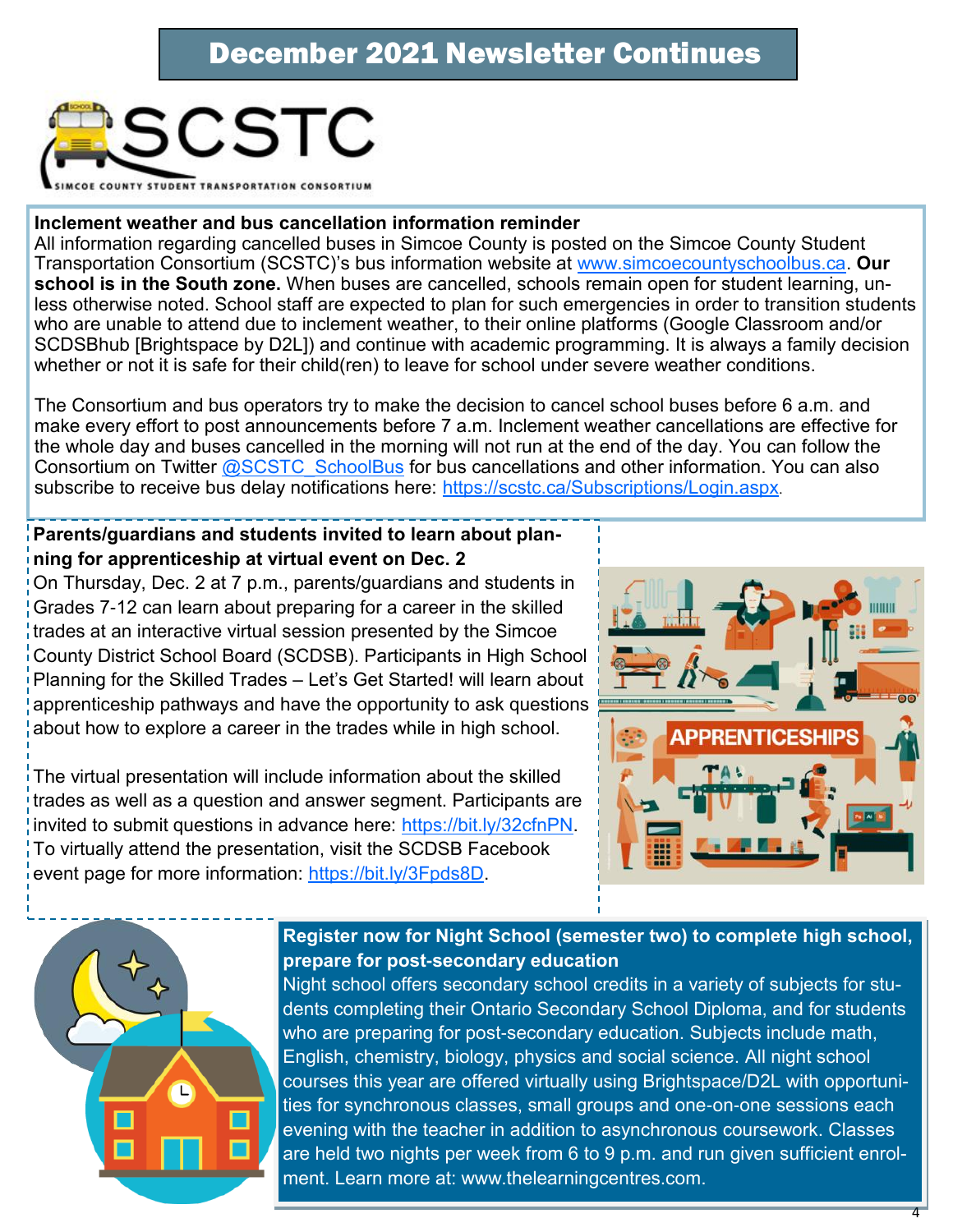

#### **Grade 1 French Immersion information**

The Simcoe County District School Board (SCDSB) offers French Immersion (FI) at select schools throughout Simcoe County beginning in Grade 1. The goal of the FI program is to enable students to communicate in French with a high level of proficiency, enabling them to function with ease in both French and English. Upon graduation from the program, students will communicate in French with confidence in a wide variety of real-life situations. The SCDSB board-wide electronic application dates for the Grade 1 FI pro-

gram for all sites will be **Wednesday, Dec. 1, 2021, beginning at 9 a.m. and ending at 4 p.m. on Friday, Dec. 17, 2021.** Consistent with last year's process, the online FI application process will be a randomized lottery system. To access the FI application form, visit: [https://bit.ly/3c0Md7K.](https://bit.ly/3c0Md7K) 



#### **Math @Home parent series**

Thank you to everyone who completed the parent survey. The winners of the prizes will be notified in January. The SCDSB math department is offering three evening virtual sessions for caregivers of SCDSB students. These sessions will focus on practical and fun ways to support students with their mathematics learning and engagement at home. Participants will receive a math pack of resources to use at home, and must pre-register for each of the sessions by visiting this link: [https://bit.ly/SCDSBMathAtHomeRegistration.](https://bit.ly/SCDSBMathAtHomeRegistration)

## **Having fun with math facts @Home**

Tuesday, Feb. 17, 2022 7 to 8 p.m.

This session will explore practical, intentional, and fun ways to practice math facts at home. Participants will leave with ideas, games, and activities to support their child in becoming fluent with their math facts.

## **Making math connections @Home**

Thursday, March 24, 2022

7 to 8 p.m.

This session will explore where we find numbers, patterns, measures, and shapes in our daily lives.

Participants will learn about practical ways to help their child notice and wonder about the math in their world.

## **Problem solving @Home**

Wednesday, April 26, 2022

7 to 8 p.m.

This session will explore how to encourage children to be active thinkers and problem solvers, both in math and around the house. Participants will learn about how solving problems at home can help their children solve problems in math class.

Participants must pre-register for the sessions they wish to attend. Registered participants will receive a math @Home pack of hands-on resources that will be sent to the school indicated on the registration form.

Please do your best to send your child to school each morning with all of their belongings, including lunch, snow pants and mitts. This will help to ensure instructional times are not interrupted.

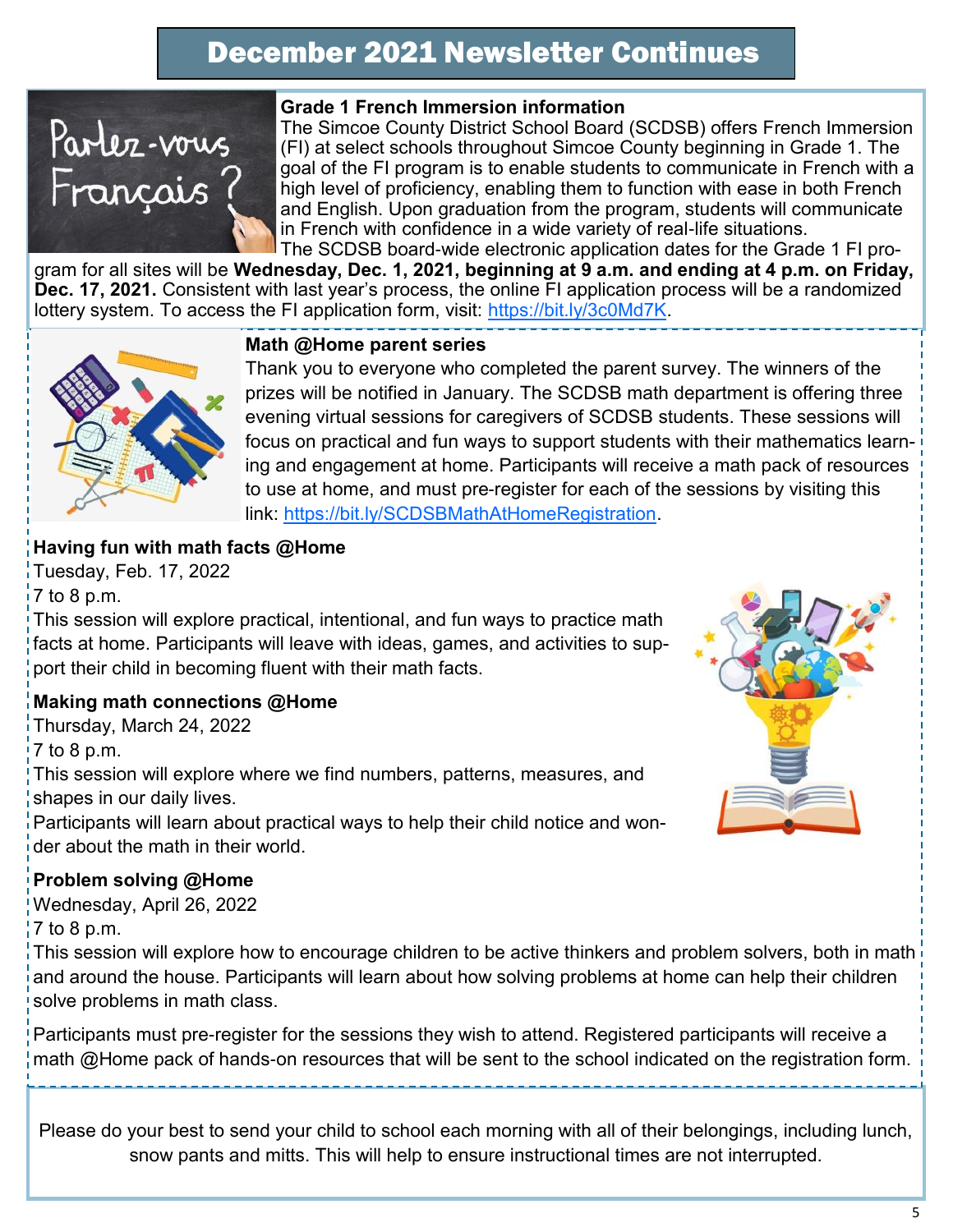## Heritage Recognition in December

#### *National Day of Remembrance and Action on Violence Against Women (December 6)*

Established in 1991 by the Parliament of Canada, this day marks the anniversary of the murders in 1989 of 14 young women at l'École Polytechnique de Montréal. December 6 also represents an opportunity for Canadians to reflect on violence against women in our society. For more information, visit [http://www.swc](http://www.swc-cfc.gc.ca/commemoration/vaw-vff/remembrance-commemoration-en.html)[cfc.gc.ca/commemoration/vaw-vff/remembrance-commemoration-en.html.](http://www.swc-cfc.gc.ca/commemoration/vaw-vff/remembrance-commemoration-en.html)



## **School playground structures are closed for the winter**

Every winter, school playground structures are closed. Students are made aware of this during school hours through announcements and staff reminders during breaks. This may not be well known throughout the community, despite signs indicating that playground structures are a winter hazard and are closed. The Canadian Standards Association regulations make recommendations for the depth of ground cover required to minimize injuries (e.g., sand, pea gravel or wood chips). These surfaces cannot be maintained when the ground freezes. Injuries from falling would be more significant on frozen ground. We strongly recommend that you do not allow your children to play on any structures while the ground is frozen.

## **Is it time for your child to have a dental check-up? Let us help!**

The Oral Health Team at the Simcoe Muskoka District Health Unit is now available to provide a variety of dental health services for children and youth aged 0–17 at our various clinic locations. We can provide dental screenings, answer questions and guide you through the dental options that are available for your child through Healthy Smiles Ontario. If you don't have a dentist, we can provide you with options of dental offices that can help.

This is your personal invitation to contact us to discuss your child's dental needs and to ensure their dental concerns are addressed. For more information, contact the Simcoe Muskoka District Health Unit:

Monday to Friday, 8:30 a.m. to 4:30 p.m. at 705-721- 7520 or toll free at 1-877-721-7520, ext. 5867.

*Information provided by the Simcoe Muskoka District Health Unit*